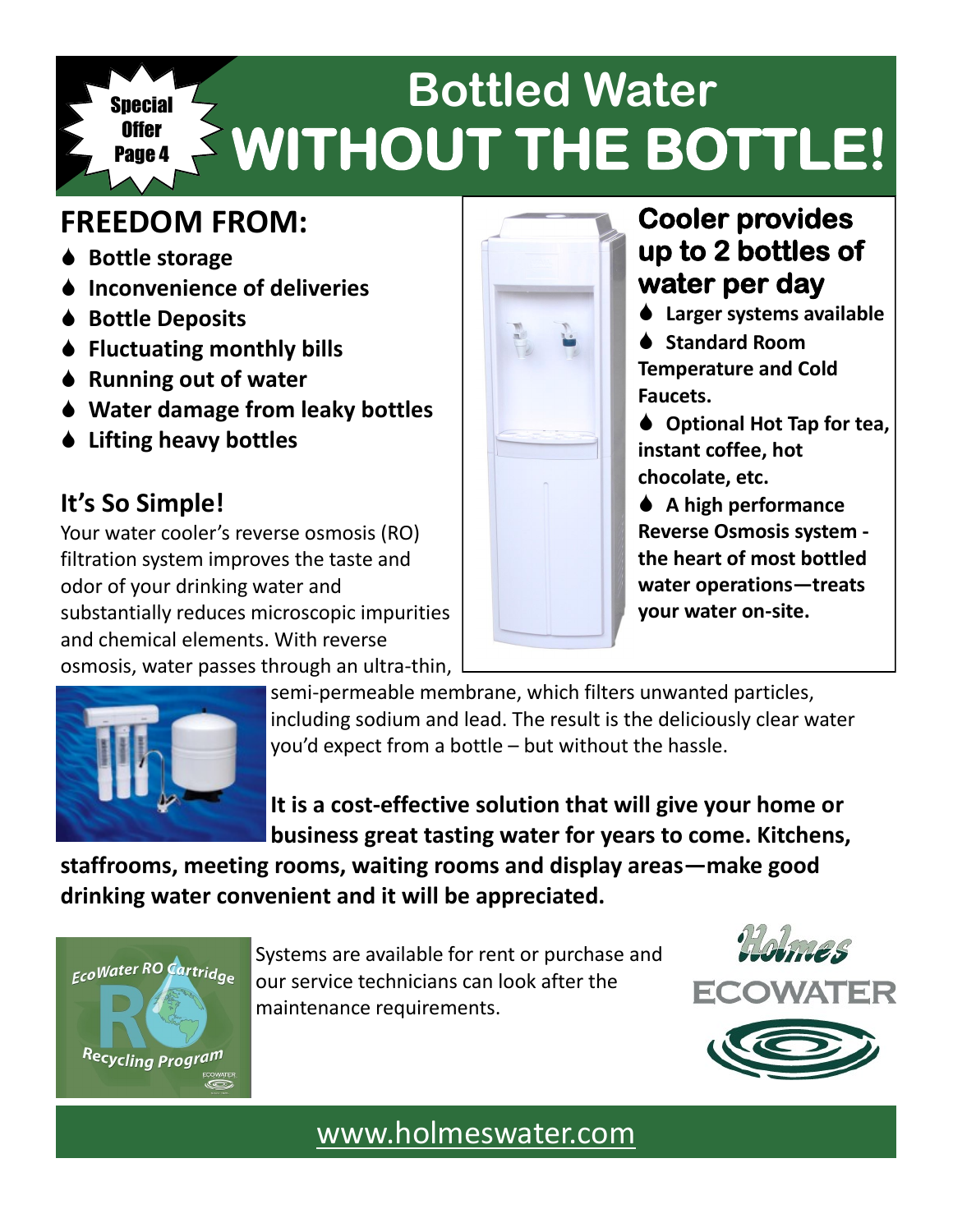# **BOTTLESS WATER COOLER**

## **FEATURES**

#### **High Performance Energy Star Rated Cooler with Direct Ice Chill**  $_{TM}$  **Tank**

- ◆ The secret to energy savings, long life components and huge amounts of available cold water.
- Forms a block of ice in the cooling tank that means far more cold water **AND** faster cooling.
- **Produces 5 times as much cold water as the industry standard**

## **OPTIONAL FEATURES**

- **▲ Hot and Cold faucets**
- ♦ In Tank Ozonation
- ♦ 3 gallon internal storage



# **ARE YOU GETTING ENOUGH WATER?**

Your body is approximately 66% water. Natural elimination and digestions means a loss of 8 to

10 cups daily. Although you may not feel thirsty, it's in your best interest to hydrate your body throughout the day. A healthy intake of water each day assists in the proper functioning of your inner organs. An abundance of fresh water also benefits the body's largest organ - the skin - keeping it smooth and supple. Try 8 glasses a day.

#### *H2O Info . . .*

- ♦ Dehydration will make you feel sluggish
- Water is a vital aspect of digestion and metabolism.
- ◆ Toxins and impurities are flushed by water.
- Disease fighting cells are transported through the bloodstream via water.
- Water in its pure form, replenishes natural fluids that are depleted by caffeine and alcohol.
- Water plays an important role in the body's cooling system.



# 3026—2 Ave. N., Lethbridge / Phone (403)327-7867